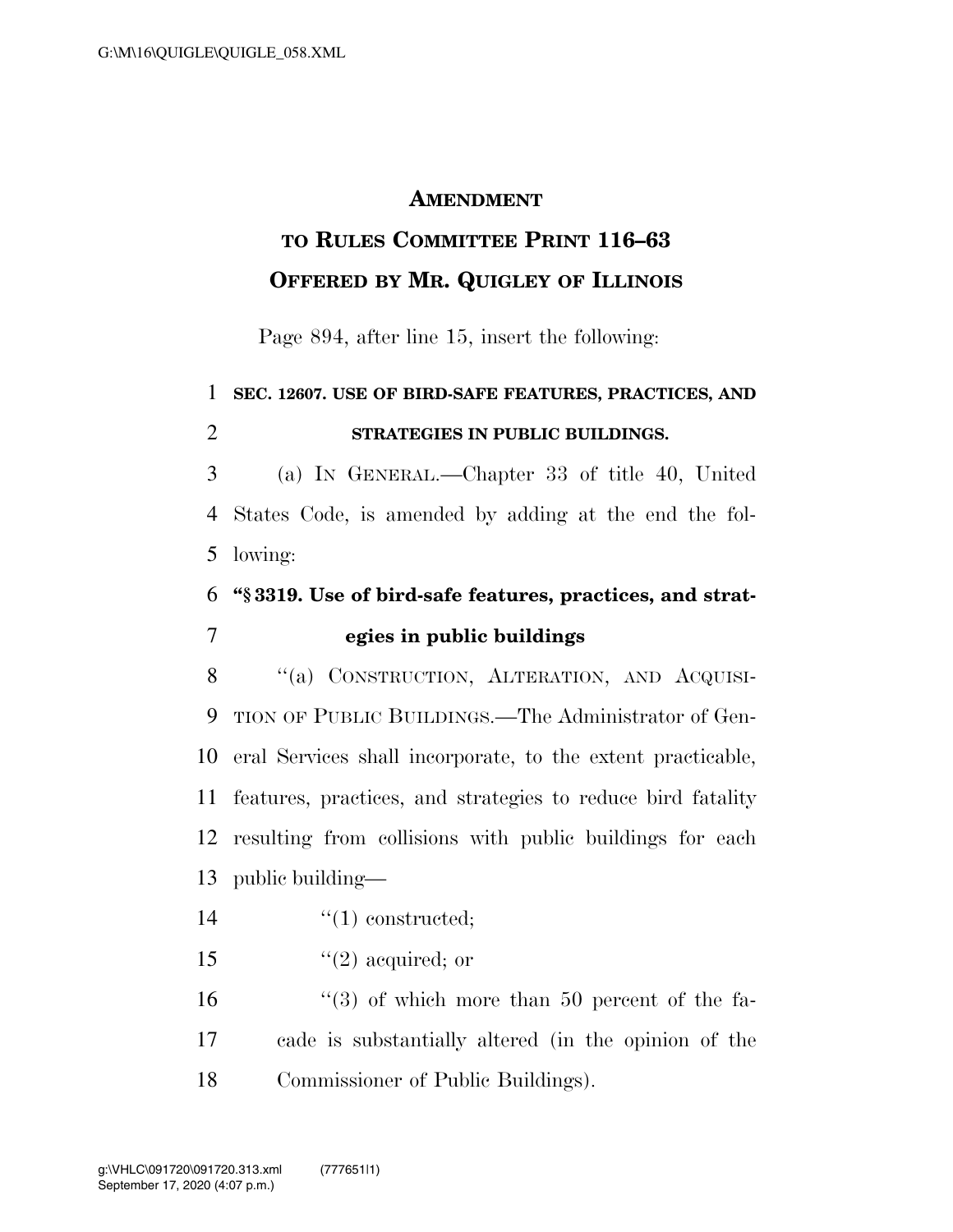''(b) DESIGN GUIDE.—The Administrator shall de- velop a design guide to carry out subsection (a) that in-cludes the following:

4 "(1) Features for reducing bird fatality result- ing from collisions with public buildings throughout all construction phases, taking into account the number of each such bird fatality that occurs at dif-ferent types of public buildings.

 ''(2) Methods and strategies for reducing bird fatality resulting from collisions with public build- ings during the operation and maintenance of such buildings, including installing interior, exterior, and site lighting.

14  $\frac{1}{3}$  Best practices for reducing bird fatality re- sulting from collisions with public buildings, includ-ing—

 ''(A) a description of the reasons for adopting such practices; and

 ''(B) an explanation for the omission of a best practice identified pursuant to subsection 21 (c).

22 " (c) IDENTIFYING BEST PRACTICES.—To carry out subsection (b)(3), the Administrator may identify best practices for reducing bird fatality resulting from colli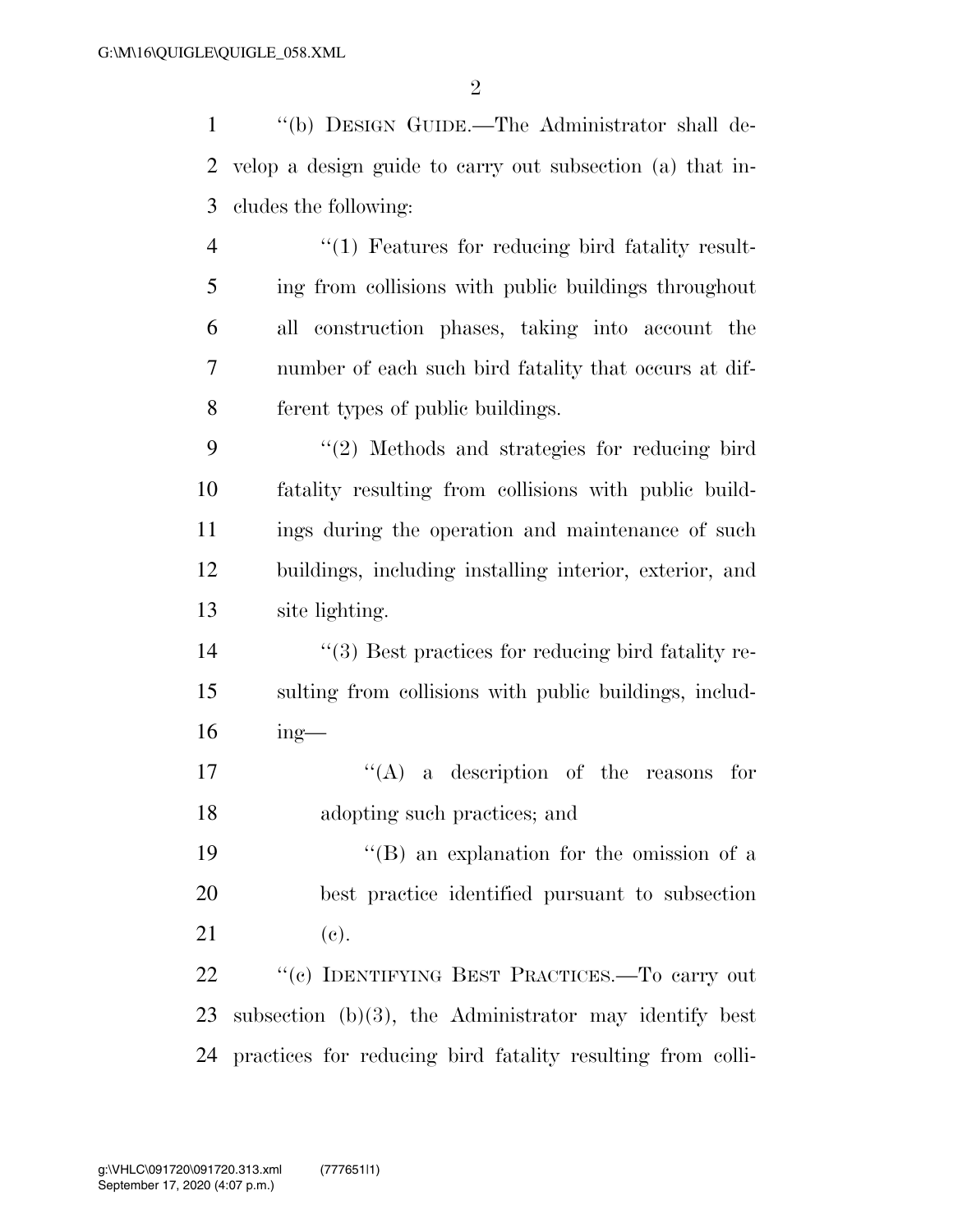sions with public buildings, including best practices rec-ommended by—

 ''(1) Federal agencies with expertise in bird conservation;

 ''(2) nongovernmental organizations with exper-tise in bird conservation; and

7  $(3)$  representatives of green building certifi-cation systems.

9 ""(d) DISSEMINATION OF DESIGN GUIDE.—The Ad- ministrator shall disseminate the design guide developed pursuant to subsection (b) to all Federal agencies, sub- agencies, and departments with independent leasing au-thority from the Administrator.

 ''(e) UPDATE TO DESIGN GUIDE.—The Adminis- trator shall, on a regular basis, update the design guide developed pursuant to subsection (b) with respect to the priorities of the Administrator for reducing bird fatality resulting from collisions with public buildings.

 ''(f) EXEMPT BUILDINGS.—This section shall not apply to—

21 "(1) any building or site listed, or eligible for listing, on the National Register of Historic Places; 23 ''(2) the White House and the grounds of the White House;